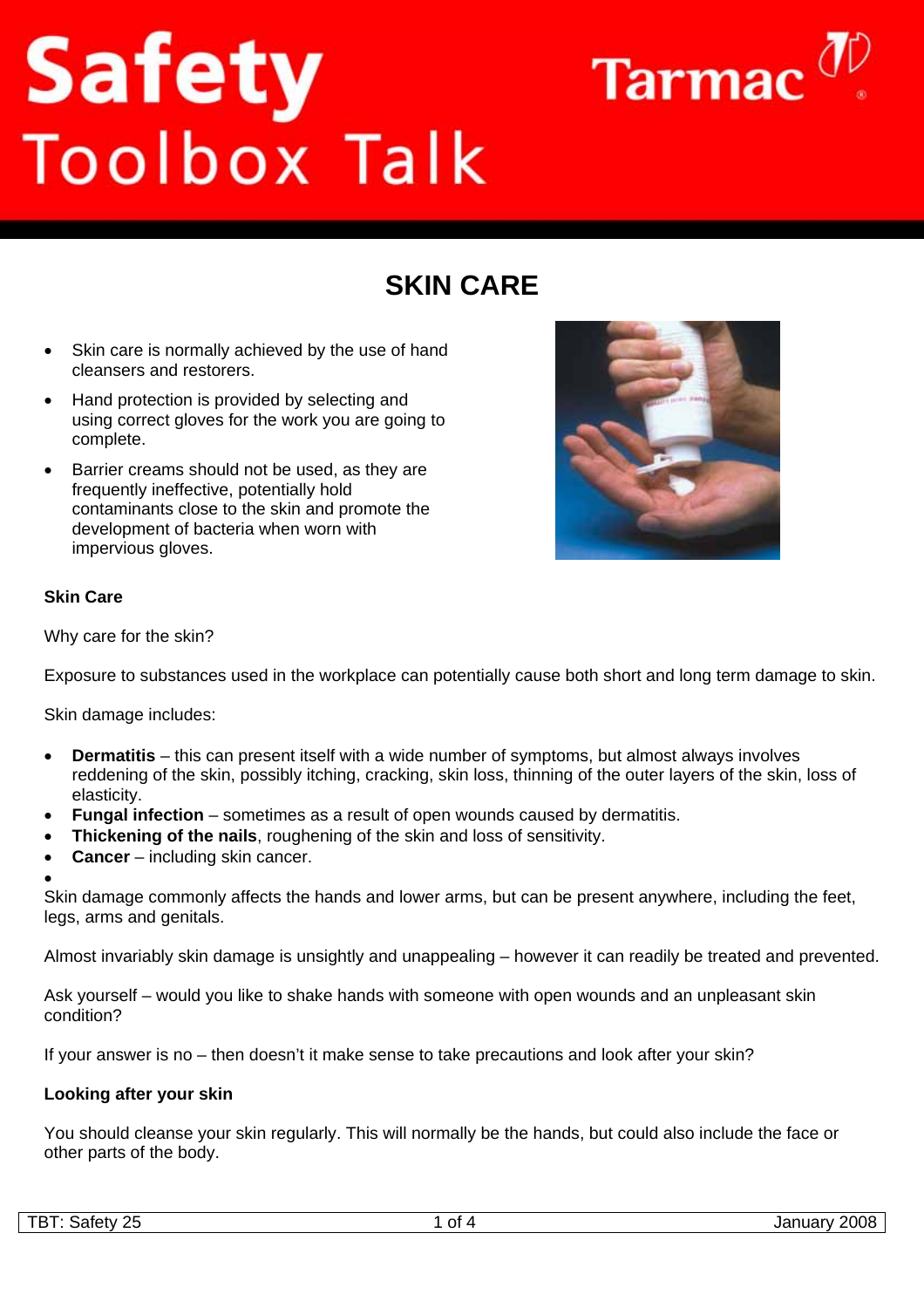You should not allow contaminants to remain in contact with skin any longer than absolutely necessary, and any accidental contamination must be removed immediately.

Of particular concern are:

- oil, including mineral oils, hydraulic and lubricating oils
- fuels, including diesel and gas oil
- cement, lime, pulverized fuel ash, mortar or wet concrete
- oil based compounds such as bitumen, grease, etc
- chemicals, including acid-based liquids incorporating hydrochloric or sulphuric acid, acetic acid, etc
- powder additives, such as colours added to mortar, screed and concrete.

Any contamination involving these products must be removed immediately, wherever it is present on the body.

You should not use cold water to clean the skin, unless you are working at a remote location away from such facilities. In these circumstances you should have a suitable hand cleanser and sanitizer that does not require water and rinsing.

Water used for removing contamination should be at a temperature of about  $35^{\circ}$ C – feeling slightly warmer than tepid.

A variety of different hand cleansers are available. Some examples (supplied by Gojo) are listed below.

- Hand cleanser with scrubbing particles removing light to moderate soiling including oils and greases.
- Hand cleaner with crushables for heavy soiling and contamination with oils and greases, plus asphalt and tar – suitable for locations where vehicle maintenance takes place.
- Pumice hand cleanser removing light to moderate soiling, useful for places where machinery servicing or vehicle maintenance takes place.
- Hand cleanser with crushables and scrubbing particles for adhesive-based soiling, such as paints, glues, stains and coatings.



**Never scrub the skin using an abrasive or use any solvent to remove contamination.** 

**To help restore the balance of natural oils and fats in the skin and help retain moisture and elasticity, a suitable restorer should be used at the end of each day following skin cleansing.**

*Look after your health – it is simple and it makes sense.*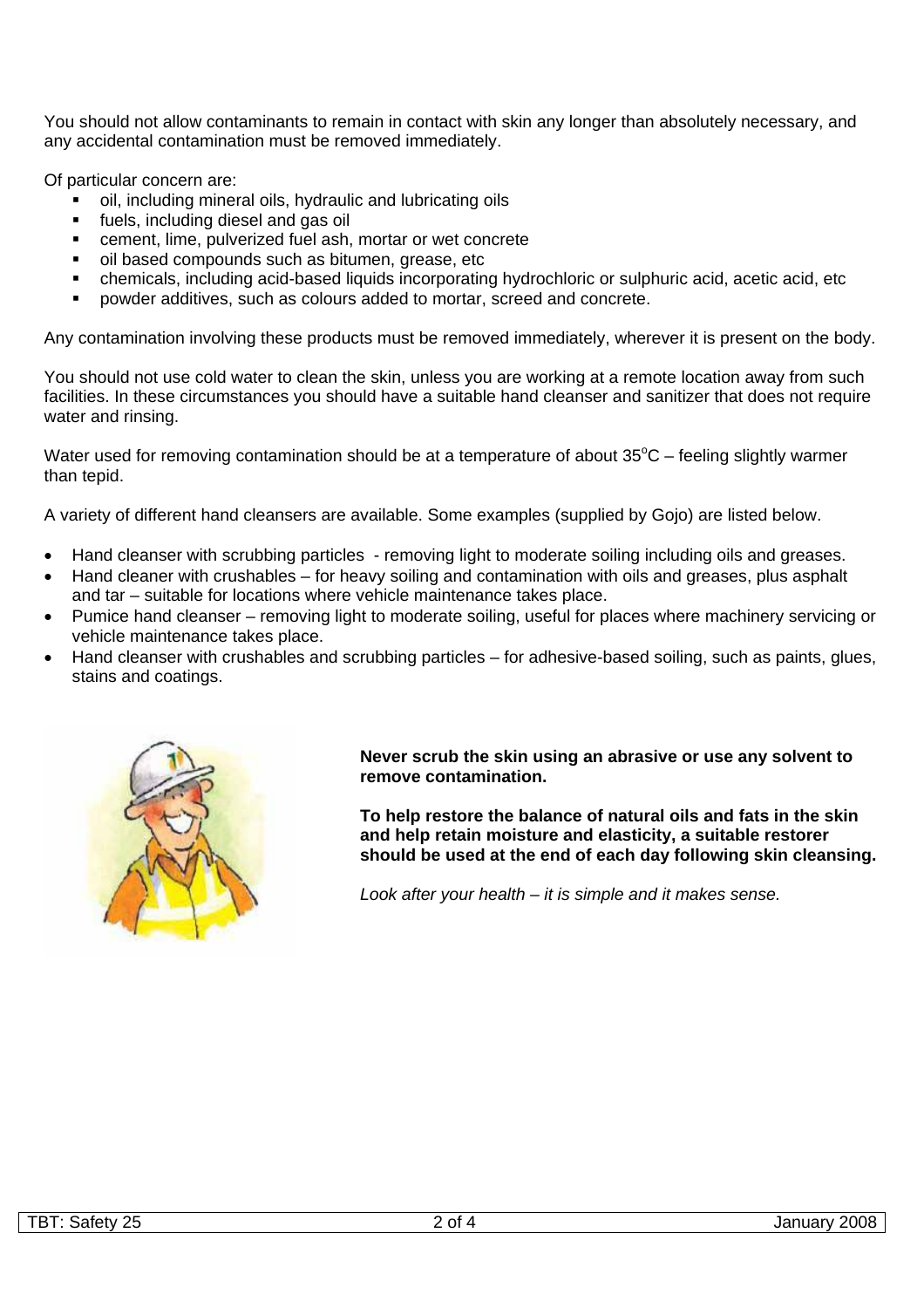## **QUESTIONS – (there may be more than one correct answer)**

|                |                                                                                        | A                                         | В                                                                              | С                                           |
|----------------|----------------------------------------------------------------------------------------|-------------------------------------------|--------------------------------------------------------------------------------|---------------------------------------------|
|                | What type of skin damage can<br>you suffer from?                                       | <b>Dermatitis</b>                         | Numbness at the<br>finger tips                                                 | Cancer                                      |
| $\mathbf{2}$   | What type of substances should<br>we be concerned about that can<br>cause skin damage? | Oil-based                                 | Chemicals                                                                      | Paper products                              |
| $\overline{3}$ | Does the temperature of the<br>water help clean the skin?                              | No.                                       | Yes – warm water                                                               | Yes – cold water                            |
| 4              | How do we know if PPE is to be<br>worn when dealing with<br>substances?                | All jobs require the<br>wearing of gloves | Through your<br>training for the task<br>- if in doubt, ask<br>your supervisor | All jobs require the<br>wearing of overalls |
| 5              | If you have a skin complaint,<br>what should you do?                                   | Nothing - see if it<br>goes away          | Tell your mate                                                                 | Tell your supervisor<br>straight away       |